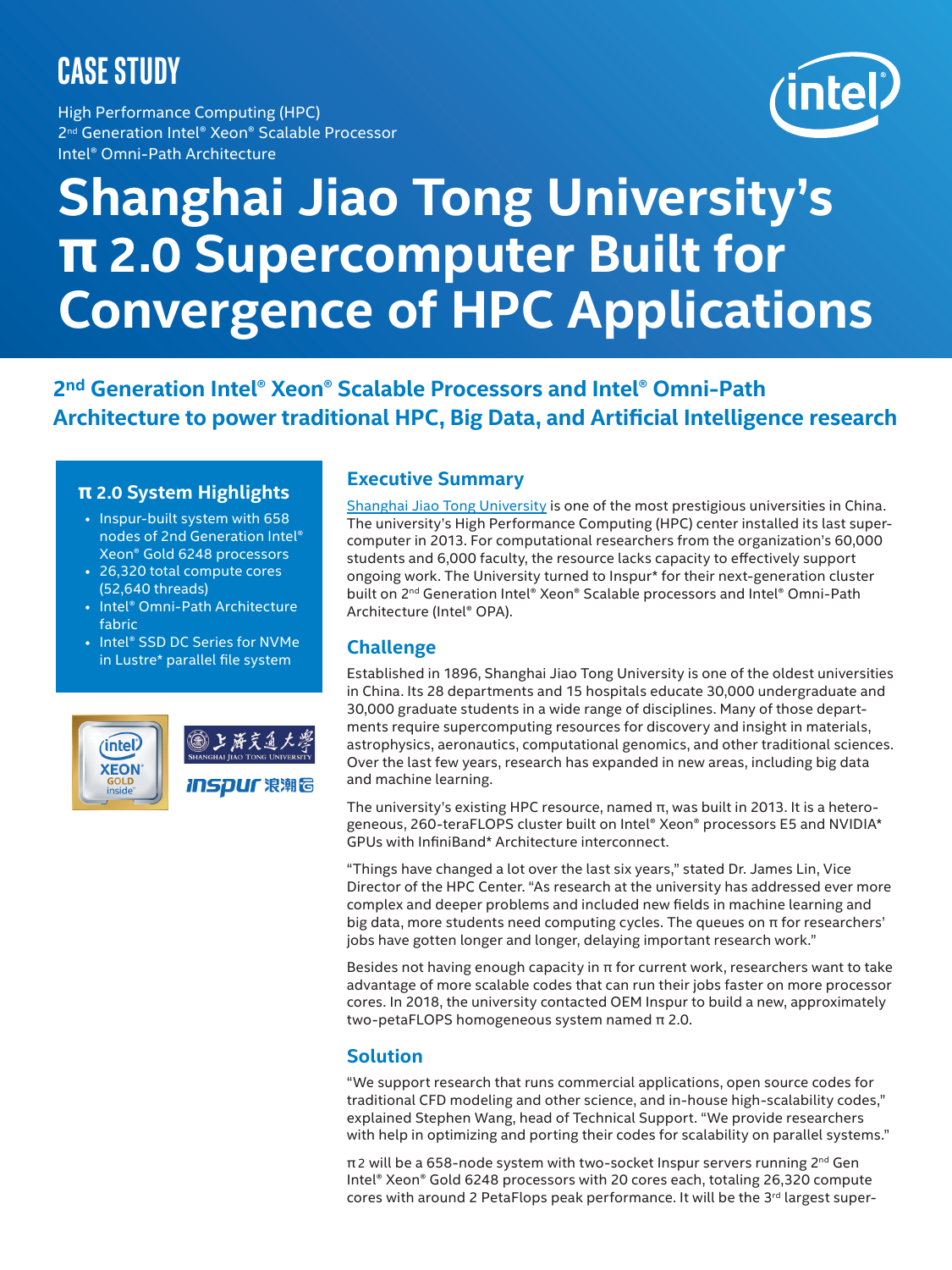#### **Case Study | Shanghai Jiao Tong University's π2.0 Supercomputer Built for Convergence of HPC Applications**

computer among China's universities. The compute nodes will be connected by an Intel® Omni-Path Architecture (Intel® OPA) fabric and supported by a Lustre\* scalable, parallel file system using Intel® SSD Data Center series drives for NVMe.

"Most supercomputers on the Top500 list are built on Intel® architecture (IA)," added James. "And we have a lot of experience with Intel architecture, including modernizing codes from GPUs to IA. So, we chose next-generation Intel Xeon Scalable processors for our new cluster."

Selecting Intel OPA for the interconnect was a little more involved.

"We visited the two leading HPC centers in Japan: The Joint Center for Advanced High Performance Computing (JCAHPC) by the University of Tokyo and the University of Tsukuba, and Global Scientific Information and Computing Center (GSIC) of Tokyo Institute of Technology," explained James. "JCAHPC hosts Oakforest-PACS, a very large supercomputer with Intel OPA and the largest Intel OPA deployment in the world. Tsubame3 GSIC is also a very large cluster that uses Intel OPA. We chose Intel OPA based on our research with those centers and visits in China to other Intel OPA customers."

Power was a critical concern for the HPC center. With 26,320 cores, π 2.0 will be seven to eight times larger than π.

"We are required to support a power usage effectiveness (PUE) of 1.3," commented Stephen. "With the more efficient technology of the latest Intel Xeon Scalable processors, π 2.0 power demand will be only between two and three times that of  $π$  even though the system is nearly eight times larger."

A key area of concern was the Lustre file system. With  $\pi$  and an increasing number of computational genomics jobs (as many as 1000 at a time), Lustre was becoming a bottleneck because genomics runs many small jobs. π 2.0's Lustre files system will include Intel® SSD Data Center series drives to accelerate IO across the storage cluster.

#### **Results**

While the system is still in the construction phase, researchers are well aware of the new capacity and technologies available on π 2.0. Stephen's technical support department fields questions from users about scaling their codes.

"We are focused on developing scalable codes," said Stephen, "offering help with methodologies, such as OpenMP\* and MPI. We also have interns who will actually help researchers port their codes. Since we have experience with modernizing GPU codes, we can help them target their machine learning applications for the 2<sup>nd</sup> Gen Intel® Xeon® processors with features, such as Vector Neural Network Instructions (VNNI)."

The new supercomputer's first customers will be the biggest users at the university, running their inhouse high-scalability codes optimized for 2<sup>nd</sup> Gen Intel Xeon Scalable processors. Other early projects will include machine learning jobs.

"Users are very excited about getting access to the system," added James.

### **Solution Summary**

- Inspur-built system with 658 nodes of 2<sup>nd</sup> Gen Intel Xeon Gold 6248 processors
- 26,320 total compute cores (52,640 threads)
- Intel SSD DC Series for NVMe for fast-response Lustre parallel file system
- Intel Omni-Path Architecture for fast communications across compute nodes
- Frameworks for machine learning, including TensorFlow\* and Pytorch\* using Intel® Optimizations for TensorFlow and Intel® Distribution of Python\*

#### **Where to Get More Information**

Learn more about Intel Xeon Scalable Processors at https:// www.intel.com/content/www/us/en/products/processors/ xeon/scalable.html[.](https://www.intel.com/content/www/us/en/products/processors/xeon/scalable.html)

Find out more about Intel Omni-Path Architecture at [https://](https://www.intel.com/content/www/us/en/high-performance-computing-fabrics/omni-path-architecture-fabric-overview.html) [www.intel.com/content/www/us/en/high-performance-com](https://www.intel.com/content/www/us/en/high-performance-computing-fabrics/omni-path-architecture-fabric-overview.html)[puting-fabrics/omni-path-architecture-fabric-overview.html](https://www.intel.com/content/www/us/en/high-performance-computing-fabrics/omni-path-architecture-fabric-overview.html).

Read about Intel SSDs at [https://www.intel.com/content/](https://www.intel.com/content/www/us/en/products/memory-storage/solid-state-drives.html
) [www/us/en/products/memory-storage/solid-state-drives.](https://www.intel.com/content/www/us/en/products/memory-storage/solid-state-drives.html
) [html.](https://www.intel.com/content/www/us/en/products/memory-storage/solid-state-drives.html
)

Learn more about HPC at Shanghai Jiao Tong University at [https://hpc.sjtu.edu.cn/.](https://hpc.sjtu.edu.cn/)



The new π 2.0 supercomputer at Shanghai Jiao Tong University will support research for commercial applications, open source codes for traditional CFD modeling and other science, and in-house high-scalability codes.